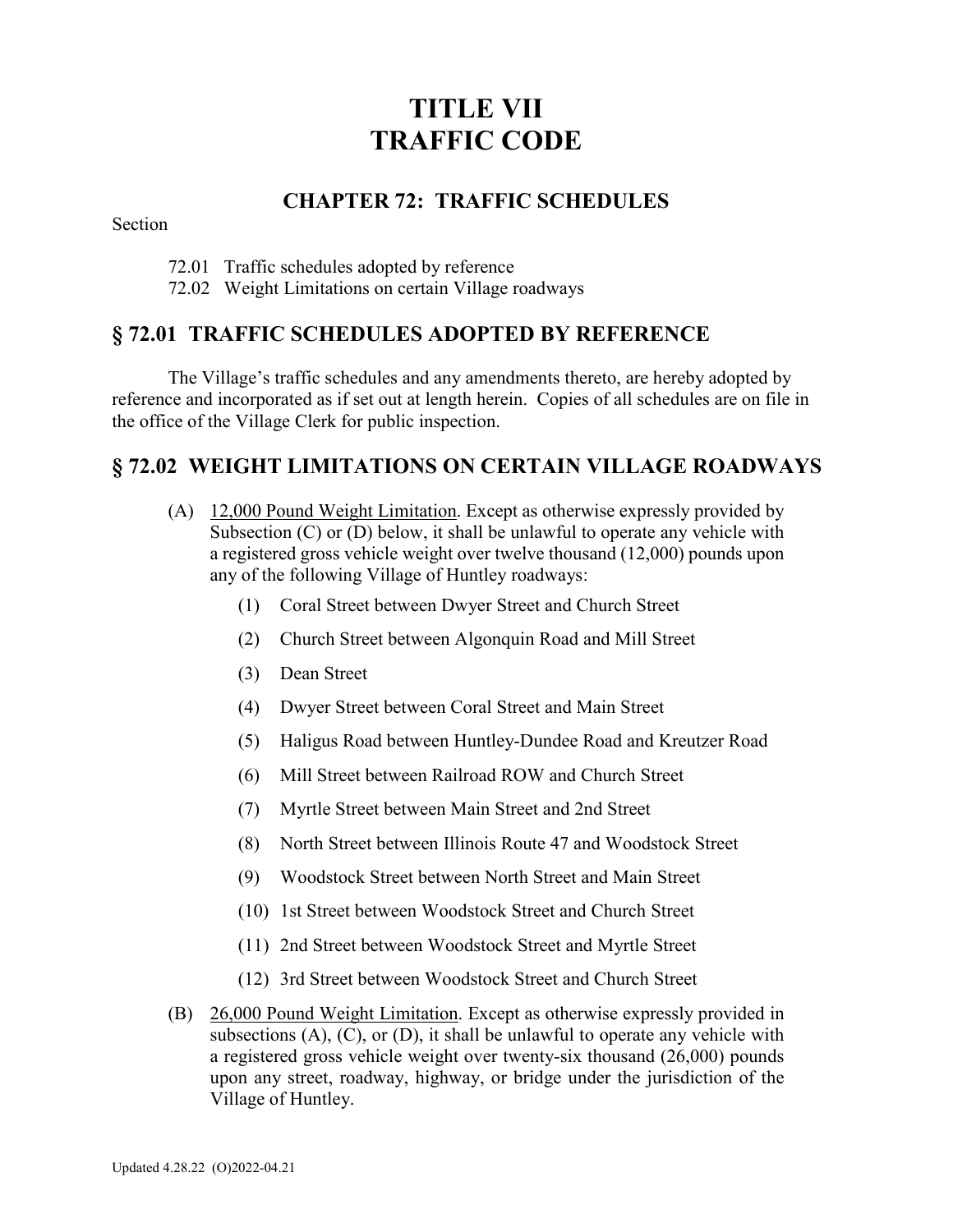- (C) Exceptions Undesignated Roadways. The following Village roadways or roadway segments are undesignated routes, which are not subject to the vehicle weight restrictions set forth in this Section 72.02:
	- (1) Allison Court
	- (2) Automall Drive
	- (3) Bakley Street
	- (4) Brier Hill Road
	- (5) Charles H. Sass Parkway
	- (6) Countryview Boulevard between Sun City Boulevard and Industrial Court
	- (7) Executive Court
	- (8) Freeman Road
	- (9) FYH Drive
	- (10) George Bush Court
	- (11) Giordano Court
	- (12) Haligus Road between Village of Lake in the Hills border and Huntley Dundee Road
	- (13) Harmony Road
	- (14) Hennig Road
	- (15) Huntley Crossings Drive
	- (16) Huntley Dundee Road
	- (17) Industrial Court
	- (18) Jim Dhamer Drive
	- (19) Joan Avenue west of Illinois Route 47
	- (20) Kiley Drive
	- (21) Kreutzer Road
	- (22) Main Street west of Illinois Route 47
	- (23) Main Street between Bakley Street and Ruth Road
	- (24) Mill Street between Illinois Route 47 and Church Street
	- (25) Noah Avenue
	- (26) Oak Creek Parkway
	- (27) Powers Road
	- (28) Primepointe Court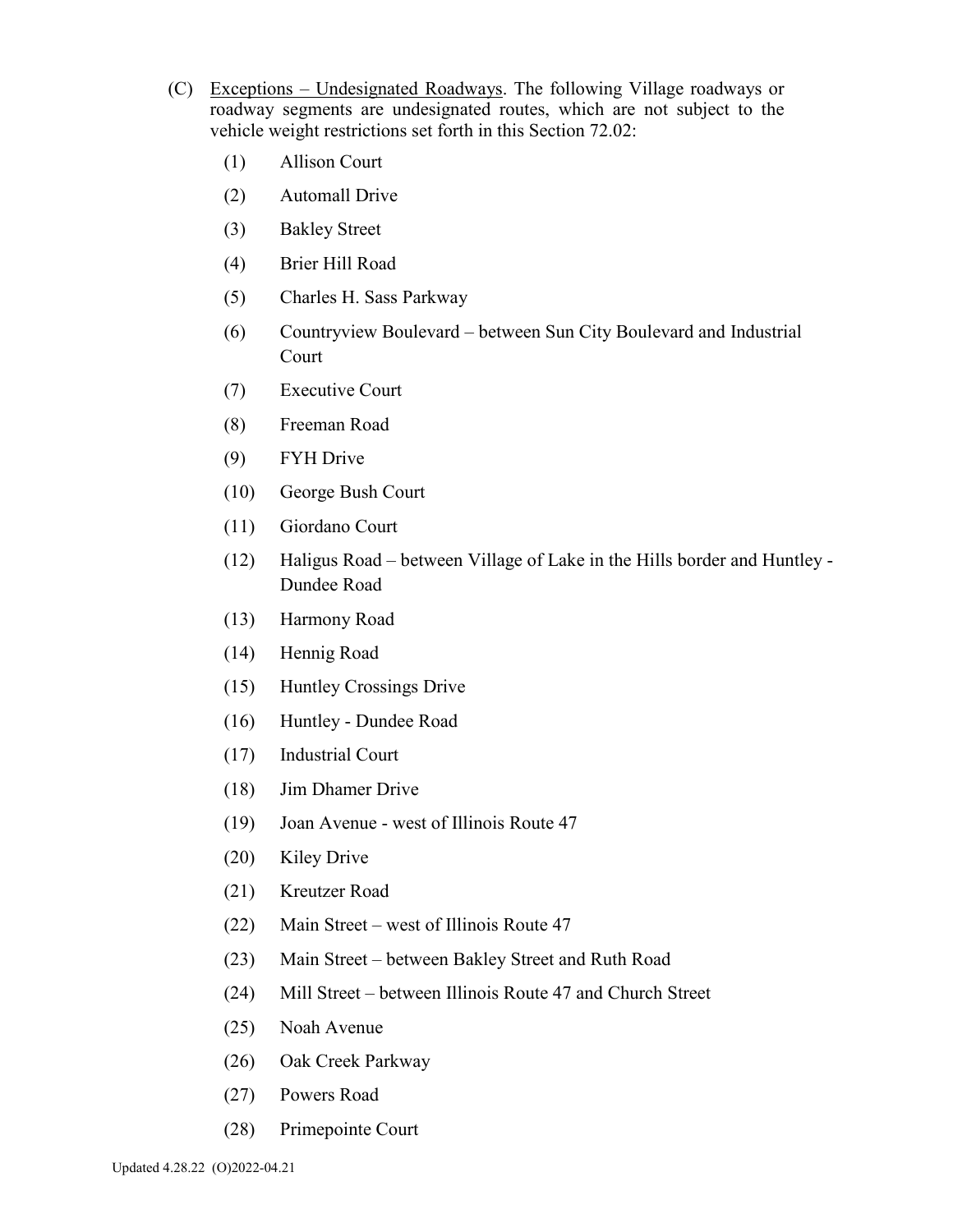- (29) Quality Drive
- (30) Raymond Court
- (31) Reed Road east of Illinois Route 47
- (32) Reed Road between Illinois Route 47 and Vine Street
- (33) Regency Parkway east of Illinois Route 47
- (34) Ruth Road
- (35) Samantha Lane
- (36) Sandwald Road
- (37) Sarah Avenue
- (38) Smith Court
- (39) Smith Drive
- (40) South Union Road
- (41) Vine Street
- (D) Exceptions Vehicles. The following vehicles are exempt from the vehicle weight restrictions set forth in this Section:
	- (1) Vehicles operated upon any officially established detour route or pursuant to specific direction by a police officer of the Village of Huntley or other law enforcement agency, provided that the vehicle would comply with any weight limitations applicable to the roadway from which the detour or deviation was required.
	- (2) Vehicles making local deliveries, provided that the vehicle operator uses the shortest maneuverable route on weight-restricted roadways before and after making the local delivery.
	- (3) Emergency vehicles.
	- (4) Government owned vehicles.
	- (5) Public utility company vehicles while conducting maintenance or repairs.
	- (6) School buses.
	- (7) Garbage trucks operating in accordance with all applicable ordinance and permit requirements.
	- (8) Personal vehicles of a person who resides on a weight-restricted roadway when traveling to or from their residence, provided that the vehicle operator uses the shortest maneuverable route on weight-restricted roadways.
	- (9) Implements of husbandry, as defined in the Illinois Vehicle Code, or other farm vehicles used in the course of farming land.